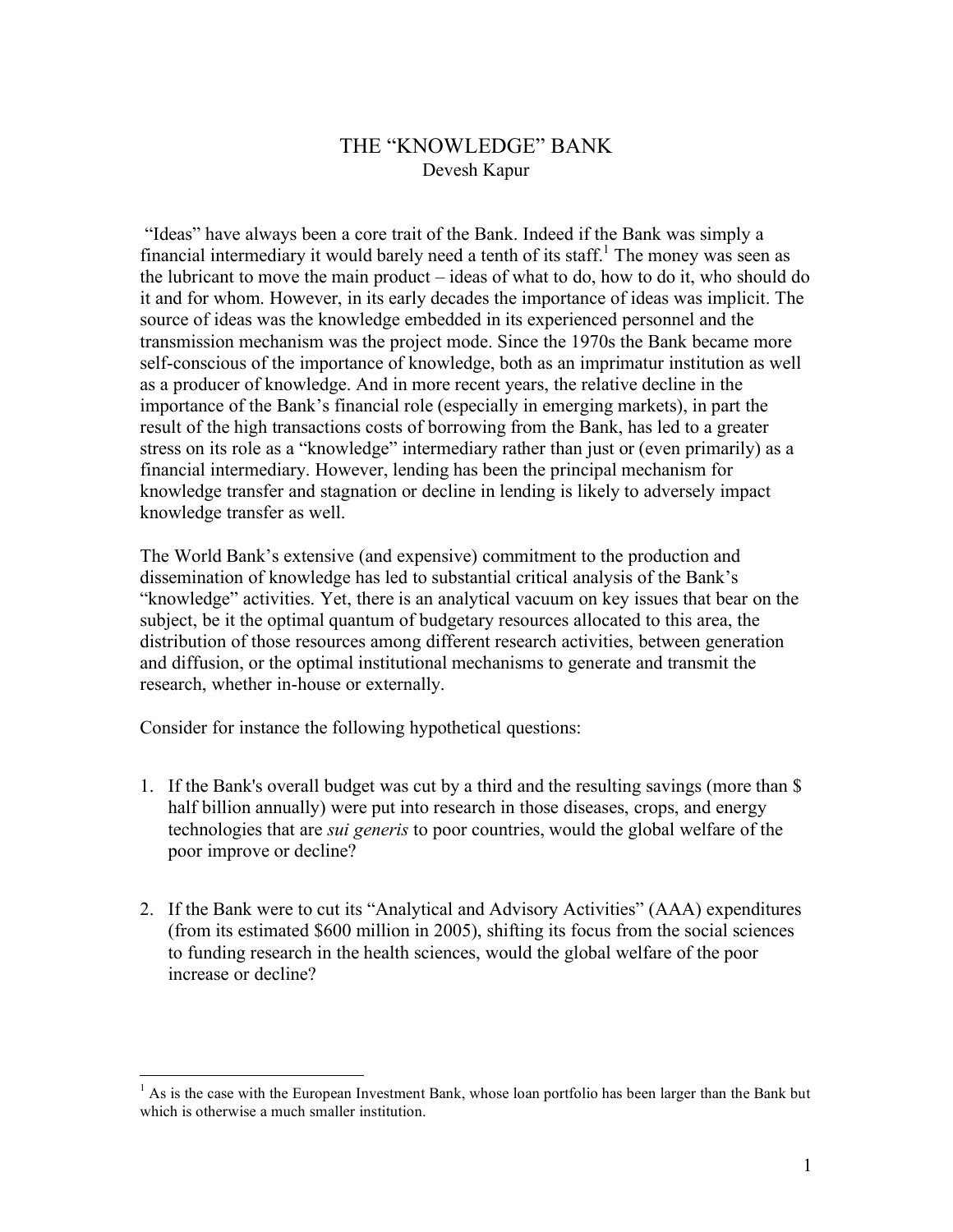- 3. If the Bank's research activities were more akin to a National Science Foundation (NSF) type funding activity, rather than in-house research, would LDCs gain or lose?
- 4. If the Bank were to reallocate part of its large transfers from net income (about \$600 million annually over the past few years) to create endowments for centers of learning in LDCs would those countries be better off?

This paper argues that the World Bank should give greater emphasis to financing rather than producing research, in particular to developing country institutions. Despite the modest quality of the latter, such a shift will probably be more effective in changing policy and in nurturing implementation. It will also contribute to long-run institution building (at a minimum by not reinforcing the brain drain).

Although a large array of studies has demonstrated the high rates of return in publicly funded research, the knowledge that investments in research have high rates of social return do not, however, provide precise guidance either which areas to finance investment nor the precise mechanism to undertake this task.2 High average values for publicly funded research are of little use when deciding whether to increase (or decrease) funding for public research or what mechanism would yield the best results (resource allocation decisions require some sense of marginal rather than average rates of return). Moreover, there is no analytical framework that would help answer if the World Bank should conduct research in-house, outsource it by funding universities or research centers (and if so, create country or sector specific centers), promote research joint ventures (including exchange of personnel) or build research networks (such as the Global Development Network).

The dilemmas are compounded by the reality that research capabilities are located in the North while many of the issue areas with the highest rates of social return to public investments in research are in resource-poor countries. Furthermore, even if the World Bank were to out-source its research and fund more research, what mechanisms should it follow? For instance in areas where research is undersupplied because of severe market failures (such as tropical diseases, where pharmaceutical firms do not invest fearing that were they to actually develop a product, they would face severe public pressure to sell the product at a price that would not justify the initial investment), a novel mechanism that has been proposed is for public agencies to finance "tournaments" whereby they would guarantee a prize to any entity that meets predetermined specifications at a certain price. 3 Although such an approach would not build developing countries' own capabilities, it might be warranted in areas where delay has high human costs.

<sup>&</sup>lt;sup>2</sup> See for instance A.J. Salter and B.R. Martin. 2001. "The economic benefits of publicly funded research: a critical review." *Research Policy* 30: 509-532.

<sup>&</sup>lt;sup>3</sup> Of course the prize must be large enough to be attractive for organizations to undertake the investments. For an application to vaccines see Michael Kremer. 2000. "Creating markets for New Vaccines—Part I: rationale, Part II: Design Issues." *Innovation Policy and the Econom*y, Vol. 1, pp. 35-118.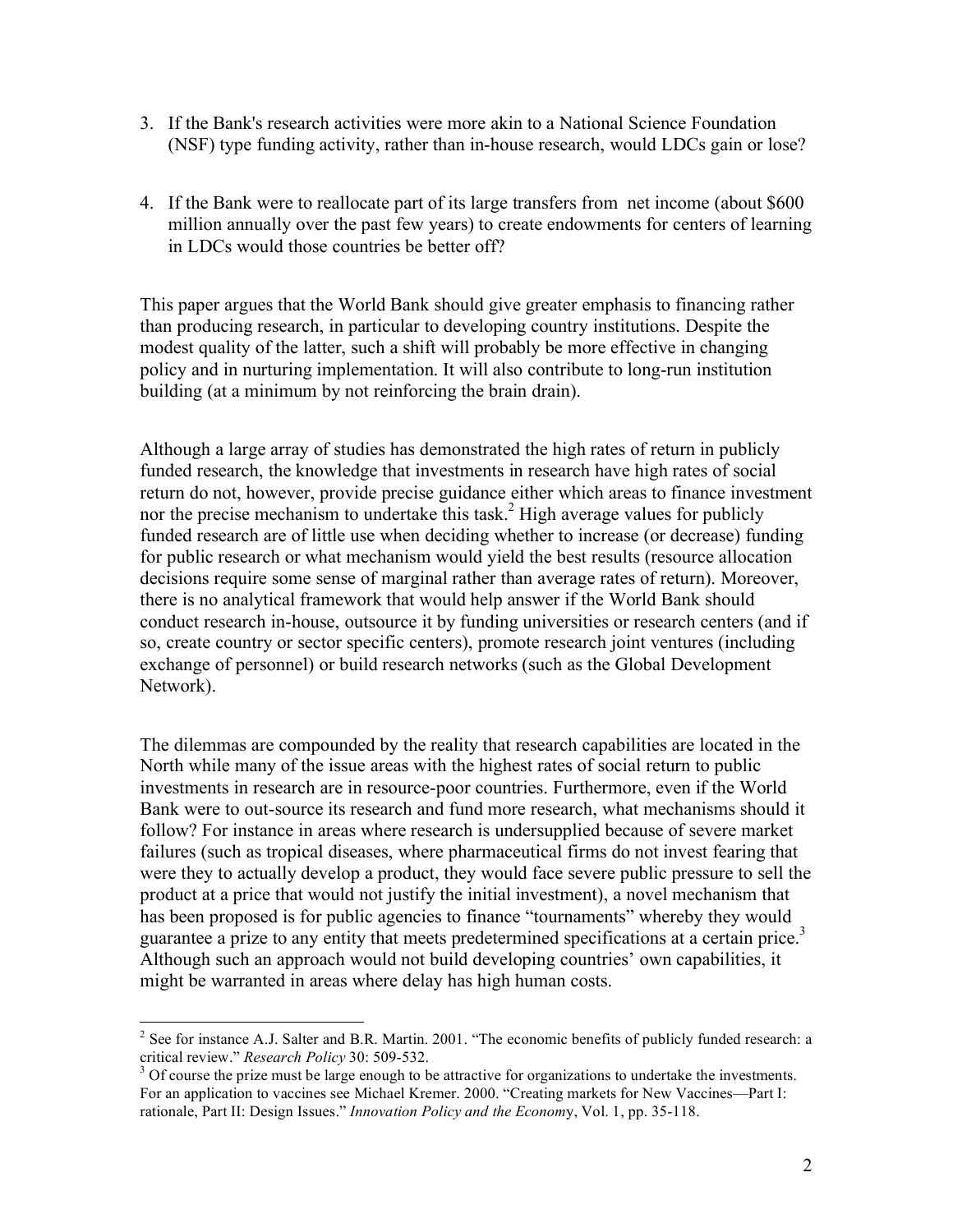The stakes are different, however, in policy research, the core focus of the Bank's AAA. The backgrounds of Bank researchers create strong incentives to give pride of place to *propositional* knowledge – the search for "universal" laws of development from the frontiers of academia, and using that to generate *prescriptive* knowledge. LDC-based researchers are seldom, if ever, represented in the former. Does that matter? There are several good reasons why concerns on this score may not be warranted. For one, there are typically participants from developing countries in conferences focusing on propositional knowledge. It just so happens that their institutional base is in industrialized countries (typically the US). Second, the idea that one's analytical position is an isomorphic reflection of one's nationality and/or geographical base is rather specious. Third, one could argue that the Bank should only be drawing on the best talent to understand difficult issues, and if it so happens that the talent is based in North America, so be it. Fourth, the fears of lack of diversity are misplaced given the vigorous debates and differences that are integral to academic and intellectual cultures. And finally, the skewed participation may simply reflect the realities of the global production of knowledge, in which LDCs themselves have played a not insignificant role by running their own universities and knowledge production systems to the ground.

However, there are grounds for unease as well. Intellectual networks can be doubleedged. While they reduce selection costs and serve as reputational mechanisms, they can also be prone to a form of "crony intellectualism." There is an inherent tendency to inbreeding which has negative consequences for intellectual advancement. Researchers, like other societal groups, also have interests. From research funding to access to data and visibility – research involvement with the World Bank has substantial payoffs. Moreover, the very nature of academia means that academic researchers (in the social sciences) are not accountable for the consequence in the sense that their work responds to professional incentives not to its development payoffs. These professional incentives place a large positive premium in academic papers on the novelty of ideas, methodological innovation, generalizability and parsimonious explanations. Detailed country and sector knowledge, an acknowledgement that the ideas may be sensible but not especially novel, that uncertainty and complexity rather than parsimony are perhaps the ground reality are all poor country-cousins of research that purports to find universal truths. The mainline prestigious journals, usually give articles with micro-data painstakingly collected in a LDC short shrift.<sup>4</sup> These journals act as gatekeepers of knowledge as well as reputation but are important markers for the Bank on the who, how and what dominates its research agenda. For the most part this service is positive, given the concentration of talent in these institutions. But the fact is that unless a researcher is part of this circuit, she is marginalized.

This is also an important reason why the Bank's knowledge activities have underemphasized the crucial long-term contributions of its didactic and educational role. The very fact that the vast majority of the Bank's work on poverty is in English, a

 <sup>4</sup> Pranab Bardhan. 2001. "Journal Publication in Economics: <sup>A</sup> View from the Periphery," University of California, Berkeley.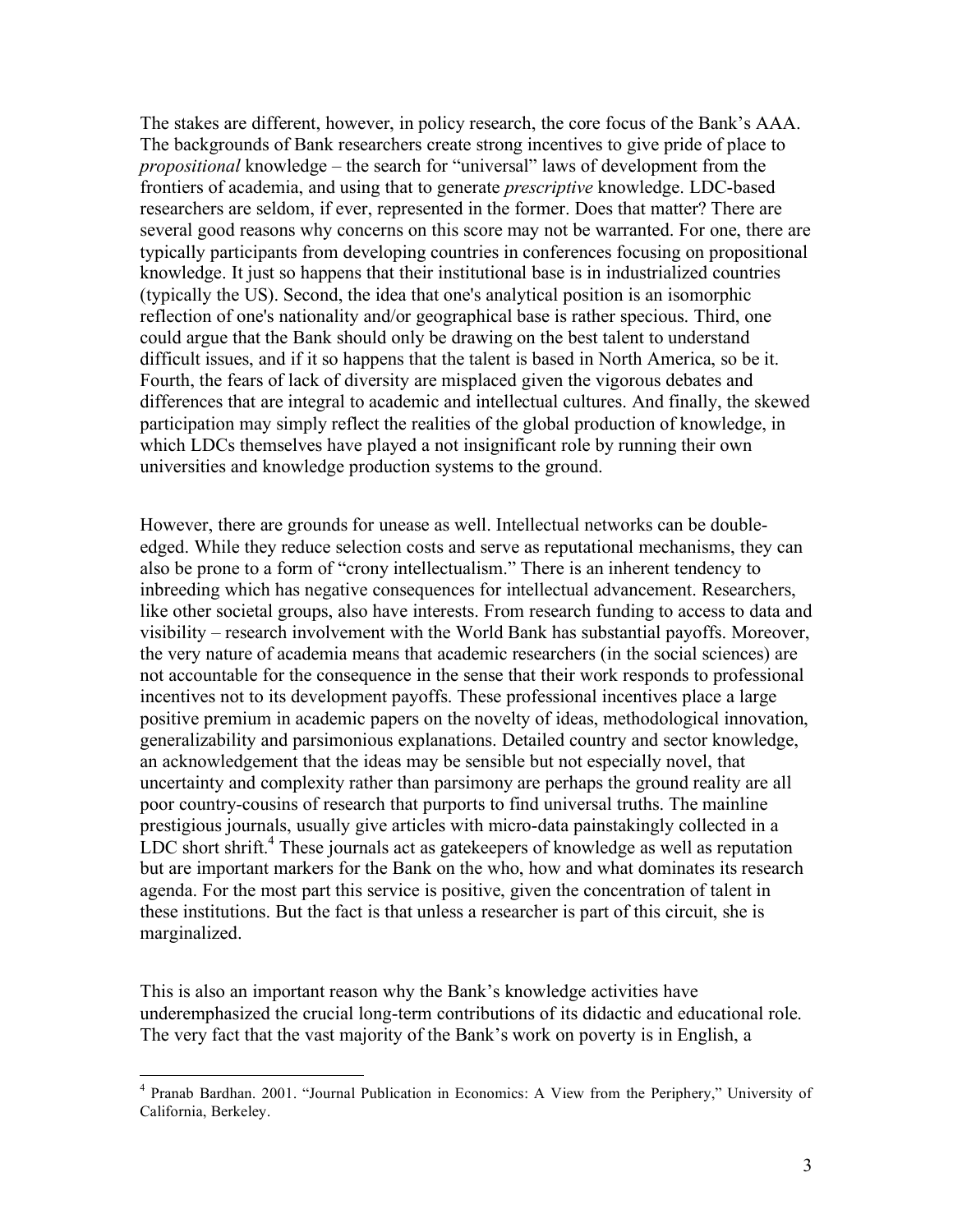language understood by almost none of world's poor, indicates the low status assigned to this role, and cannot be understood without reference both to the internal incentives and external networks of Bank staff which skews the priorities of research staff in these institutions. The professional payoffs of delivering a paper on Africa are substantially greater in Cambridge, Massachusetts than in Ougadougu. In turn that means that the questions and methodologies will be geared to the priorities of the former, even though the latter has more at stake. Growth regressions have undoubtedly helped in the growth of researchers, but their contribution to the growth of poor countries themselves? The search for universality offers little by way of prescriptive knowledge in a particular situation. Yes, institutions matter, but anyone examining the first few decades of the Bank would not this insight as a Eureka moment. In the end, such prospective knowledge offers little insight into prescriptive knowledge. Of the scores of institutions that matter, which institution is most critical in which country at any specific period of time cannot get around the need to have a deeply textured knowledge of the circumstances of the country itself. And it offers even less by way of guidance to the most glaring weaknesses of poor countries: *how to* build these institutions and *who* would do so.

The virtual absence of researchers based in developing countries in the more prestigious development conferences cannot be attributed simply to exclusionary networks. Given the outpouring of reports on key global debates involving the World Bank, networks and reputation are critical screening mechanisms. On both counts, a base in a developing country virtually ensures extinction. The developing countries – especially the larger ones -- have much to answer for themselves, having failed to develop and maintain reputational institutions in the social sciences.<sup>3</sup> The poor quality of developing country academic institutions in the social sciences has led the Bank to not only draw its research staff from US universities in particular (which then creates research networks between the staff and faculty in those universities), but when these institutions want to train and support developing country students or send their own staff for training it is invariably again at US universities.<sup>6</sup> Given the outstanding quality of the latter, the short-run compulsions of the Bretton Woods institutions are quite understandable, but their longterm consequences are inimical. These practices have strengthened already strong research institutions in the US while further weakening developing country institutions – creating conditions for perpetuating the practice. The process has generated a vicious circle with results that are in line with models of statistical discrimination. The more the World Bank and the IMF in effect discriminate against researchers from LDCs, the more the incentive of these researchers to migrate out of the countries either to these institutions themselves or to developed countries where their credibility is enhanced by

 $<sup>5</sup>$  The case of India is illustrative. In the 1990s of the 2312 articles in the top 5 journals in economics (AER,</sup> EJ, JPE, QJE, and Review of Economic Studies), 138 were by Indians outside India and just 7 were from Indians in India – a factor of 20!<br> $\frac{6}{10}$  At the beginning of the 1990s, 80 percent of the research staff at the World Bank had graduate degrees

from US and UK institutions (nearly two-thirds from the US). While similar data from the IMF is unavailable, it is unlikely to be less. Since then, widening quality differences between US and developing country academic institutions are likely to have increased the skewness. Nicholas Stern, "The World Bank as Intellectual Actor," Table 18-12-6, in Devesh Kapur, John Lewis and Richard Webb, The World Bank: Its First Half Century, Washington D.C.: The Brookings Institution, 1997.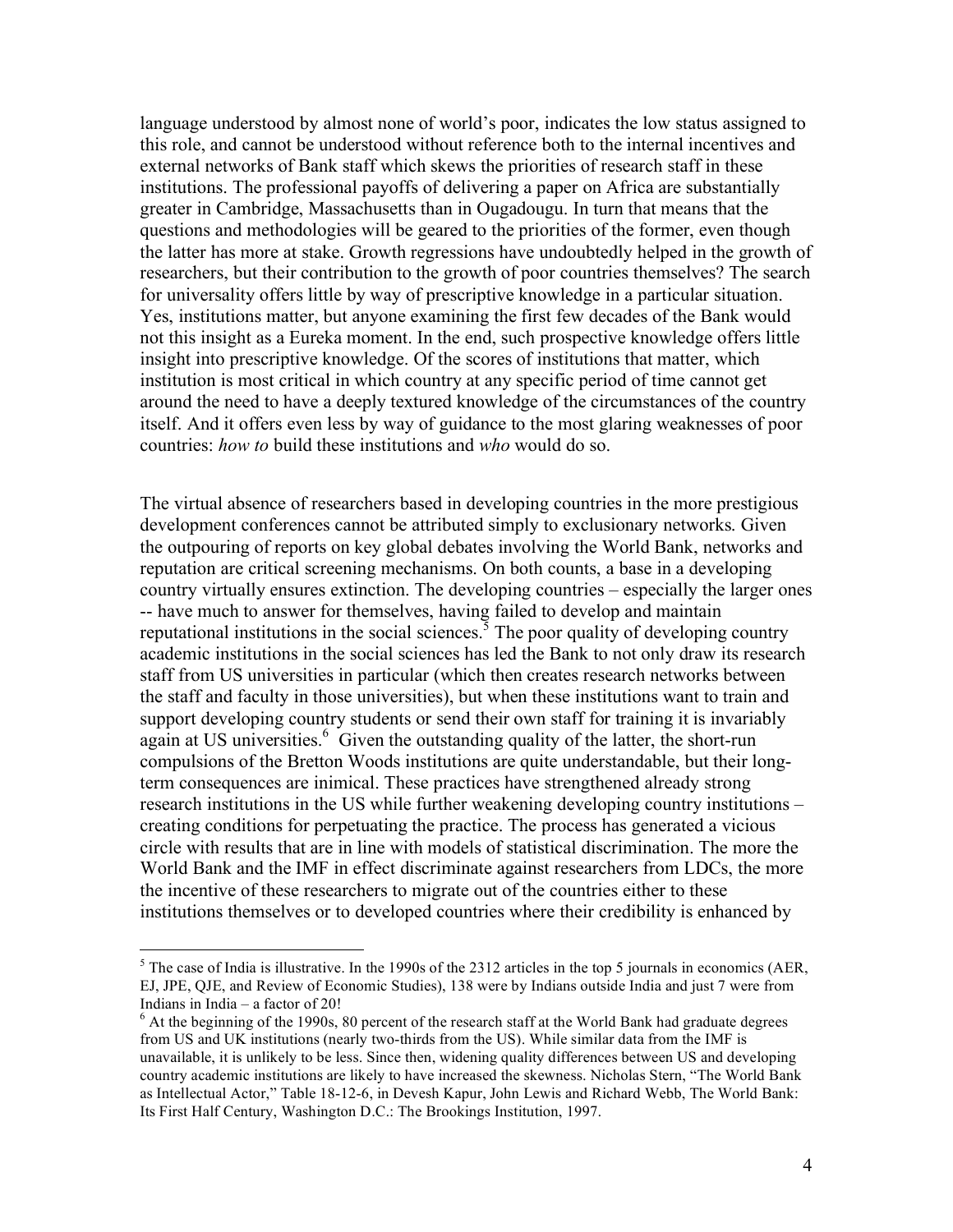their association with a developed country institution, furthering the decline of LDC research institutions.

It is not that there are no universal "truths" about development, but rather that they make the Bank a prisoner as often as they liberate the institution from past mistakes. Consequently the Bank's knowledge activities have been more captive to the fads and fashions of academia, moving from one big idea to the next, rather than knowledge activities that might be most helpful to its borrowers. Fig. 1 is a schematic representation of these cycles, where new ideas lead to new projects and programs, with recruitment and expertise usually lagging. As time passes evaluations and feedback usually paint a more somber picture, requiring course correction. But even as the knowledge resulting from learning-by-doing begins to get accumulated, a form of intellectual ennui sets in and a new set of ideas (often precipitated by a change in guard at the top), begins a new cycle. From rural development in the 1970s to structural adjustment in the 1980s to institutional changes such as judicial reforms in the 1990s, much new knowledge has been learnt in the Bank – and forgotten as it is crowded out by new ideas and agendas.

## **[Fig.1 somewhere here]**

Consequently the substantial resources devoted by the Bank to self-evaluation have had limited effects--the sum being considerably less than its parts. The evaluation methodology has been questioned, in particular whether in the absence of randomized trials, lessons from these evaluations can be meaningfully extrapolated. While a valid criticism, the growing fashion for randomized trials glosses over the reality that while providing valuable insights for a particular context, they too have weaknesses in what lessons they provide for similar projects but in different contexts. The more troubling weaknesses are that the tacit knowledge born of experience has become a premium in the institution as the average experience of Bank staff has fallen sharply. While new blood is always critical, periodic reorganizations and perennial transfers have ensured that loud displays of innovation are often old wine (if not old vinegar) in new bottles, born more of inexperience than perspicacity. But in the end, even the best of evaluation techniques and self-knowledge are at the mercy of the willingness and ability of the Bank's top echelons to be open-minded and guided by empirical knowledge. That in turn is a function of the Bank's governance.

As a result, a half century into "development," developing countries still seem incapable of thinking for themselves on issues (to put it crudely) critical to their own welfare, at least as measured by the lack of meaningful contributions that would find a place at the high seats of social science research. What has the Bank done in the last half-century to build institutions in developing countries that could help them think for themselves?

For the most part the answer is "not much." Even as MNCs increasingly have diversified the geographical location of research activities, research is still relatively centralized in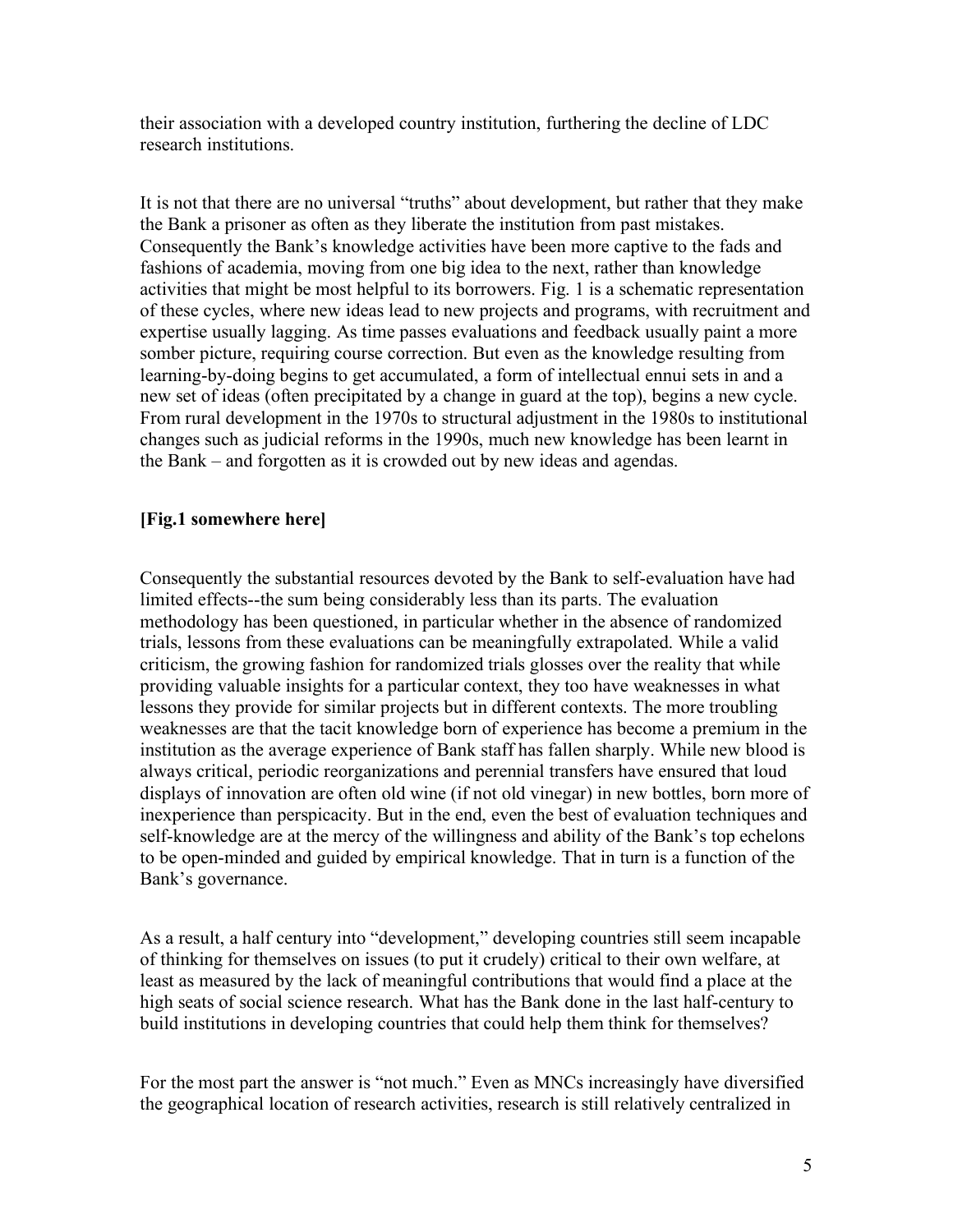the Bretton Woods institutions – and to the extent that ideas shape agendas, centralized control of research is an excellent unobtrusive approach to set the agenda. Large salary differentials offered by these institutions and developing country research institutions (with the exception of some Latin American countries) means that they often draw out limited talent in developing countries. Moreover, for nearly two decades the Bank has been chary of supporting institutions of higher learning, directing resources to primary and secondary education and justifying this shift both on equity and efficiency grounds. Foundations have also joined the bandwagon against supporting research institutions in developing countries on the grounds that they were elitist and that instead, "grass-roots" institutions needed more support. In both cases there was more than ample justification for the shift – but in the process Bank (and the Foundations) have thrown the baby out with the bathwater. It has meant that developing country researchers are by and large restricted to data collection and country specific applied work, not only incapable of contributing anything meaningful to agenda setting debates ranging from global financial architecture to second generation reforms, but remaining dependent on continuing and often second rate technical assistance that is also very expensive.

## *Should the Bank move from a producer to a financier of knowledge?*

As an intergovernmental organization, the World Bank's knowledge activities will always be subject to pressures from members. If in the 1980s, debt and corruption were a no-mans land, in recent years intellectual property rights, capital account liberalization and genetically modified crops are examples of issue areas that the Bank has had to tiptoe around. If the value of the Bank's research as a global public good is undermined by its perceived lack of independence, other factors would appear to strengthen the case of the Bank moving from a producer of research to a financier of research.

First there are substantial opportunity costs. It should be emphasized that in-house knowledge related activities at the Bank is expensive, even when compared to U.S. universities, let alone LDCs. Second, there are important strategic benefits of publicly funded research for developing countries, particularly the creation of capabilities, through the vital links between research and the supply of skilled graduates. To put it differently, the process of research creates capabilities that allows for better consumption or use of knowledge. Additionally, public funding of research in different environments plays an important role in the creation of diverse options. The domination of a narrow set of institutions (reflecting in part their outstanding quality) has several undesirable consequences. It skews the questions, methodologies and other priorities of research. As a result, those directly affected by the policies of the institutions are underrepresented in setting the research and policy agenda. Furthermore, it narrows the diversity of views, which, given limited knowledge and the possibility of wrong advice, could amplify risk in the international system. The importance of diversity is particularly important in the context of an uncertain future. <sup>7</sup> Moreover, diversity may matter in and of itself on the

 <sup>7</sup> A. Stirling. 1998. "On the Economics and Analysis of Diversity." SPRU Working Papers, University of Sussex, Brighton.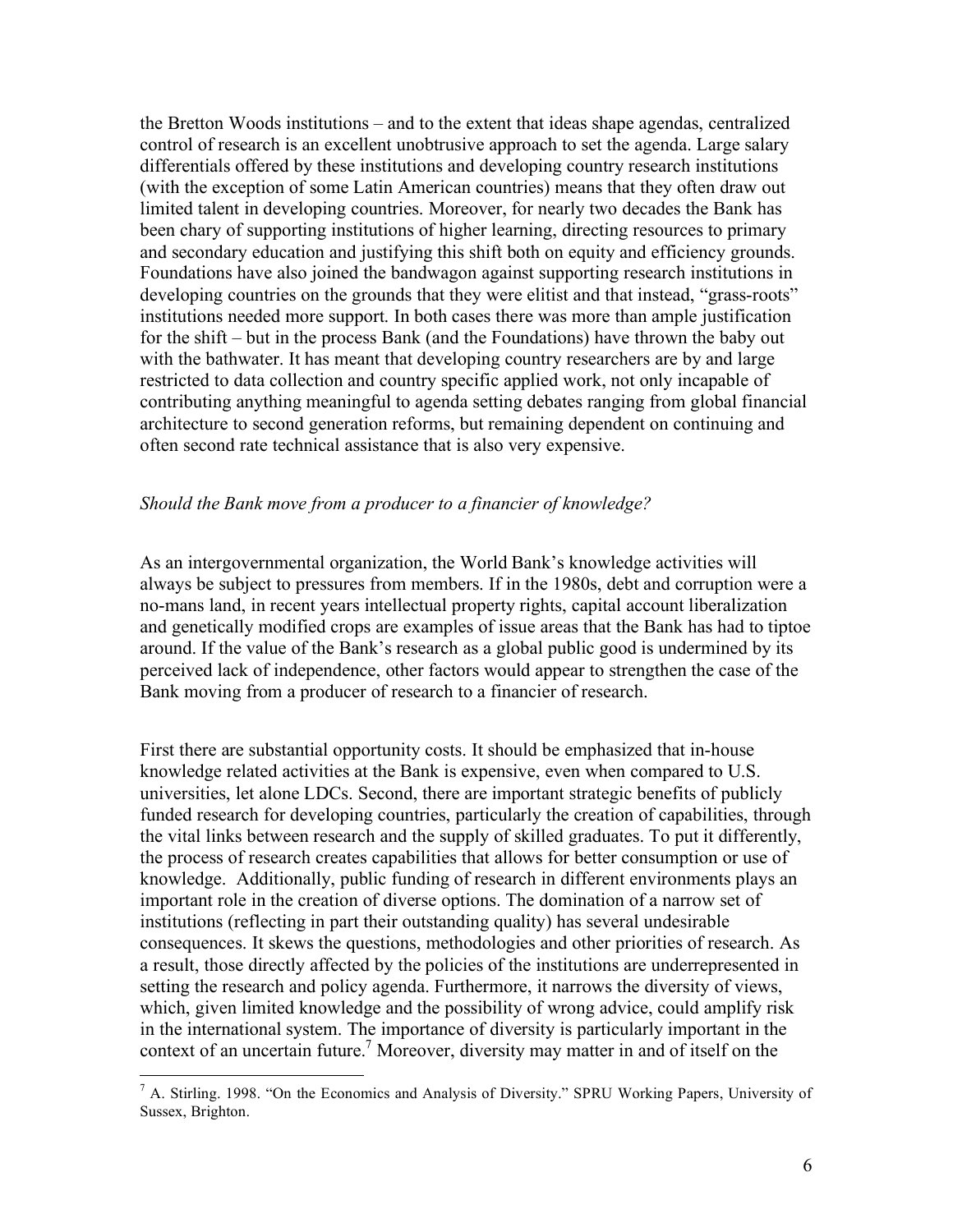grounds that there should be at least a minimum degree of participation by those likely to be affected by the consequences of the actions resulting from ideas emanating from these institutions. Diversity may also be important for its instrumentality -- it diversifies risk, a not unimportant criterion given limited knowledge and the consequences of misplaced advice.

The rhetoric of the Word Bank and IMF on institutions notwithstanding, they have been tepid in supporting initiatives to develop knowledge producing institutional capacity in LDCs, although over the last decade the World Bank has made some efforts to support regional research centers.<sup>8</sup> Its support for the Global Development Network (GDN, which has now been spun off as an independent entity) is an interesting innovation aimed at linking researchers and policy institutes involved in the field of development. The network also aims at skill and reputation building. This is a commendable effort, although it is too early to gauge its impact. However, even the GDN is unlikely to address the problem of how developing country researchers can overcome the high reputational barriers that exist on research and policies related to systemic issues. That requires a receptivity and openness in these institutions themselves, which is structurally difficult. Virtually all the links in the research web sites of the Bank and Fund are to researchers in developed countries, a reflection of the modest quality of research from LDCs but also an indication of the personal networks of research staff in these institutions.

Consequently, it would appear that all factors, from operating costs to opportunity costs (using the resources to build capabilities in LDCs), would seem to support a serious reconsideration of the allocation of AAA-related resources by the World Bank. But not surprisingly there are countervailing factors as well. For one conducting in-house research has operational externalities for the Bank. The possibility of being able to undertake research at the Bank attracts higher quality personnel (especially economists) who then contribute positively to the operations side of the Bank. Moreover, what is true of developing countries is also true of the Bank: in-house research capabilities increase the ability to sift through the copious volumes of new knowledge and ideas and make better judgments in separating the wheat from the chaff. Second, and contrary to popular impressions, it is easier for the Bank to restructure its internal AAA, than restructure its support to external research institutions.<sup>9</sup>

 <sup>8</sup> These include the Africa Economic Research Consortium (AERC) and the Joint Vienna Institute (cosponsored with the BIS, the EBRD, the IMF and the OECD). But the output of these institutions is not geared to addressing systemic issues – as attested by the fact that their work is rarely cited by the sponsoring institutions themselves. The IDB has been more creative in this regard. It has been coordinating the Latin American Research Network, created in 1991, and funds leading research centers in the region to conduct research on economic and social issues in Latin America and the Caribbean. The research topics are determined through consultation with IDB and external professionals.<br><sup>9</sup> This is exemplified by the Bank's large financial support over more than three decades to the CGIAR

system. There can be little doubt that certain centers need to be closed down and the limited resources shifted to others, but for political economy reasons this has been stymied leading to a sub-optimal allocation of resources within the CGIAR system.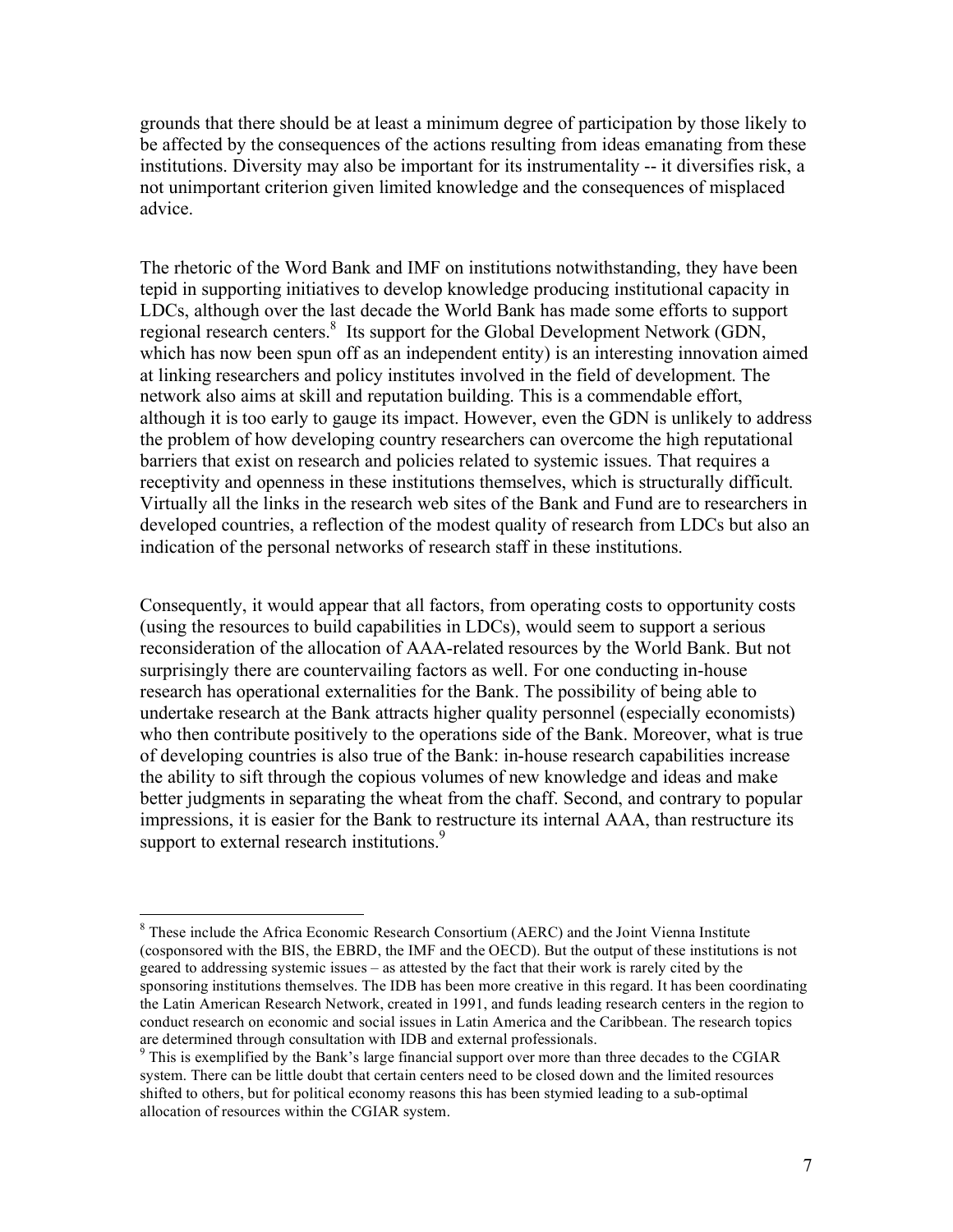But even if the World Bank were to finance knowledge activities in LDCs to a greater degree it presents a different set of dilemmas – should the activities be more focused on knowledge activities that are more national or global? While the case for the latter seems evident, in some issue areas the quest for supplying knowledge related public goods at the global level may be amplifying the deficit at the national level. Agricultural research is a case in point. According to one estimate, even in the 1980s while nearly a third of the hundreds of agricultural researchers who routinely attended the CGIAR's annual "Centers' Week" meetings at the World Bank were originally from LDCs, more recently only about one in twenty were still actually affiliated with LDC national research institutes or universities. With donors viewing the building of higher education and research capacity in LDCs as "elitist," research as a public good is seen to be better supplied at the global rather than the national level. However, it may well be the case that in areas ranging from agricultural to economics research, LDC researchers faced with rewards that are much greater in international rather than national research organizations, gravitate toward the former. As a result, while the supply of global public goods (in the form of research in agriculture and economics) is reasonably adequate, public goods deficits at the national level, involving the production of country specific knowledge, may be increasing.

## *Conclusion*:

There is no development institution that has devoted as many resources to knowledgerelated activities as the World Bank. It is therefore surprising that the Bank has had little appetite to develop a rigorous framework that at a minimum analyzes the opportunity costs of these substantial "knowledge" related expenditures. Admittedly the task would be analytically difficult, but there are few incentives within the institution to do so. Arguably, if even a tenth of this expenditure was instead redirected at creating endowments for knowledge producing centers in developing countries, it is at least an open question if the welfare of those societies may not be better. It may help LDCs to think for themselves – and take responsibility for the actions resulting from their ideas - rather than be the perennial objects of received wisdom.